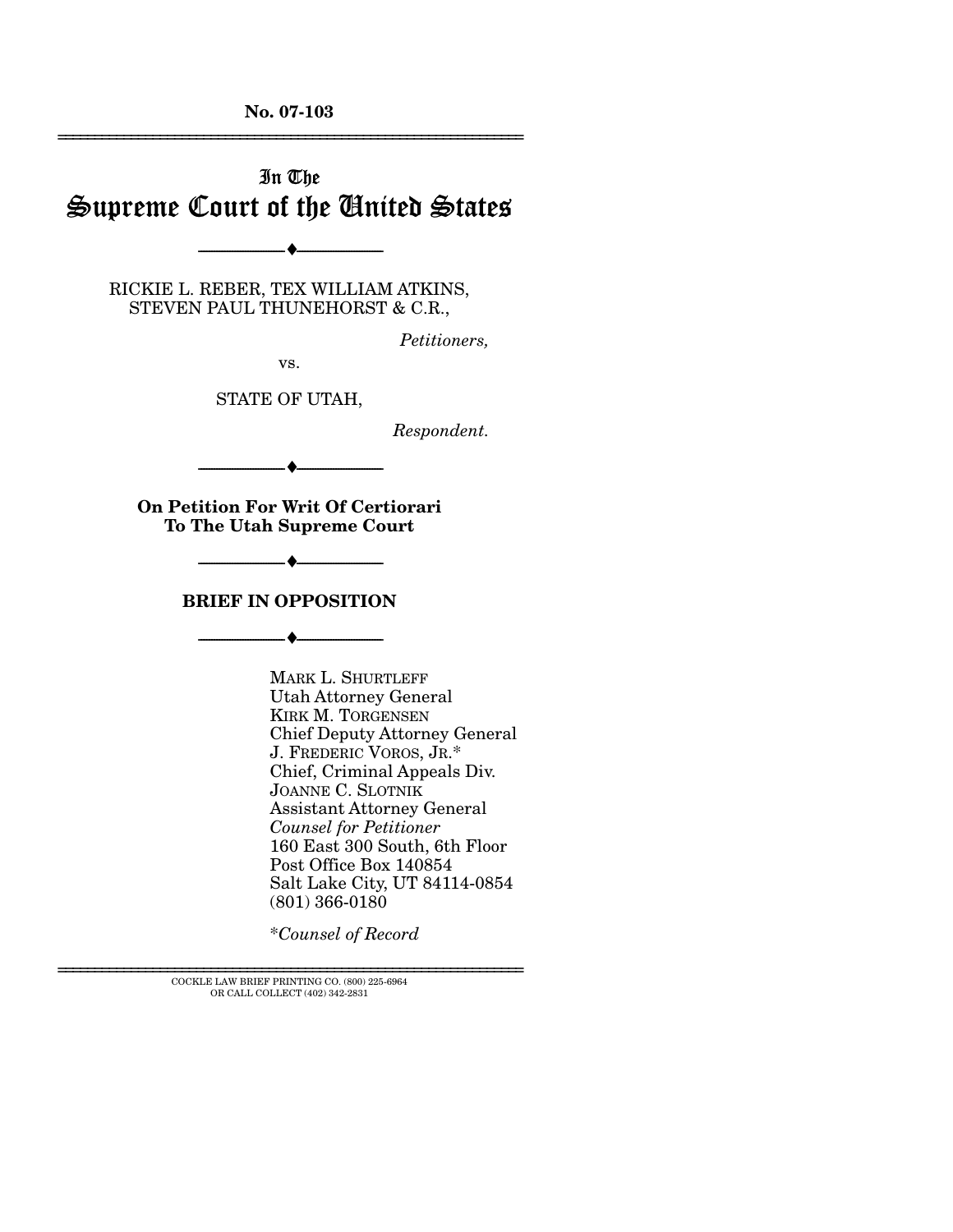### **QUESTIONS PRESENTED**

 1. Should this Court consider three factual issues governed by state law that were not decided by the Utah Supreme Court and are irrelevant to its decision?

 2. Should this Court consider two issues related to the Ute Partition Act that are not dispositive and were not decided by the Utah Supreme Court?

 3. Should this Court engage in further review of a correct ruling from the Utah Supreme Court that is based on well-settled federal law?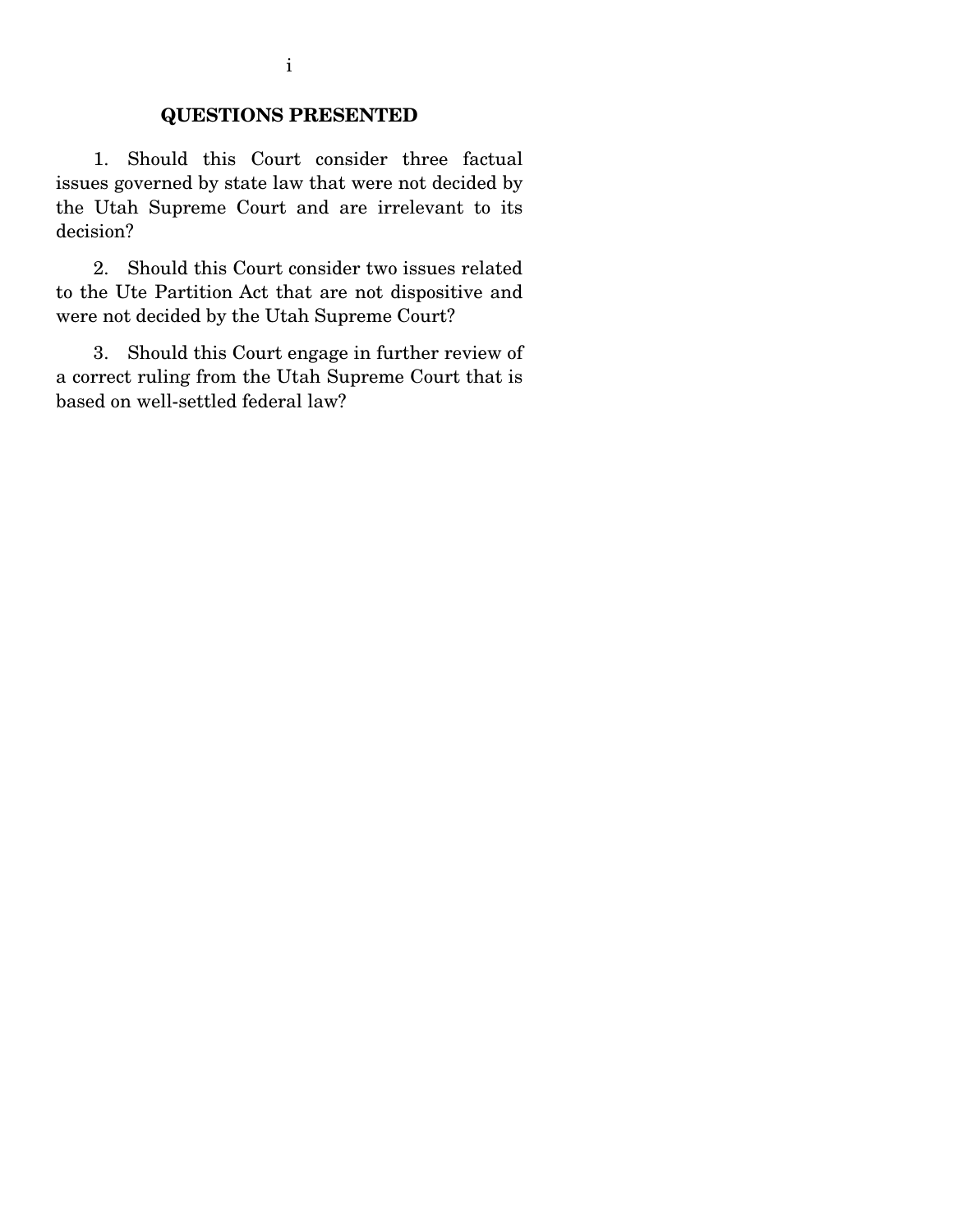### TABLE OF CONTENTS

- I. The first three questions Petitioners present – involving interpretation of a state statute governing mistake of law, elements of an offense charged in juvenile court, and alleged judicial bias – raise matters of state law that are irrelevant to the question decided by the Utah Supreme Court, have not been ruled upon by any Utah appellate court, and do not present recurring issues of general importance....... 8
- II. The two questions Petitioners present related to the Ute Partition Act are not dispositive of the jurisdictional issue before this Court and have not been ruled upon by any Utah appellate court............... 13

| III. The decision of the Utah Supreme Court is |     |
|------------------------------------------------|-----|
|                                                | 15  |
|                                                | -18 |

### APPENDIX

|  | Trial court's Ruling on Jurisdiction  App. at 1-10 |  |  |
|--|----------------------------------------------------|--|--|
|  | Trial court's Modified Findings of Fact and        |  |  |
|  |                                                    |  |  |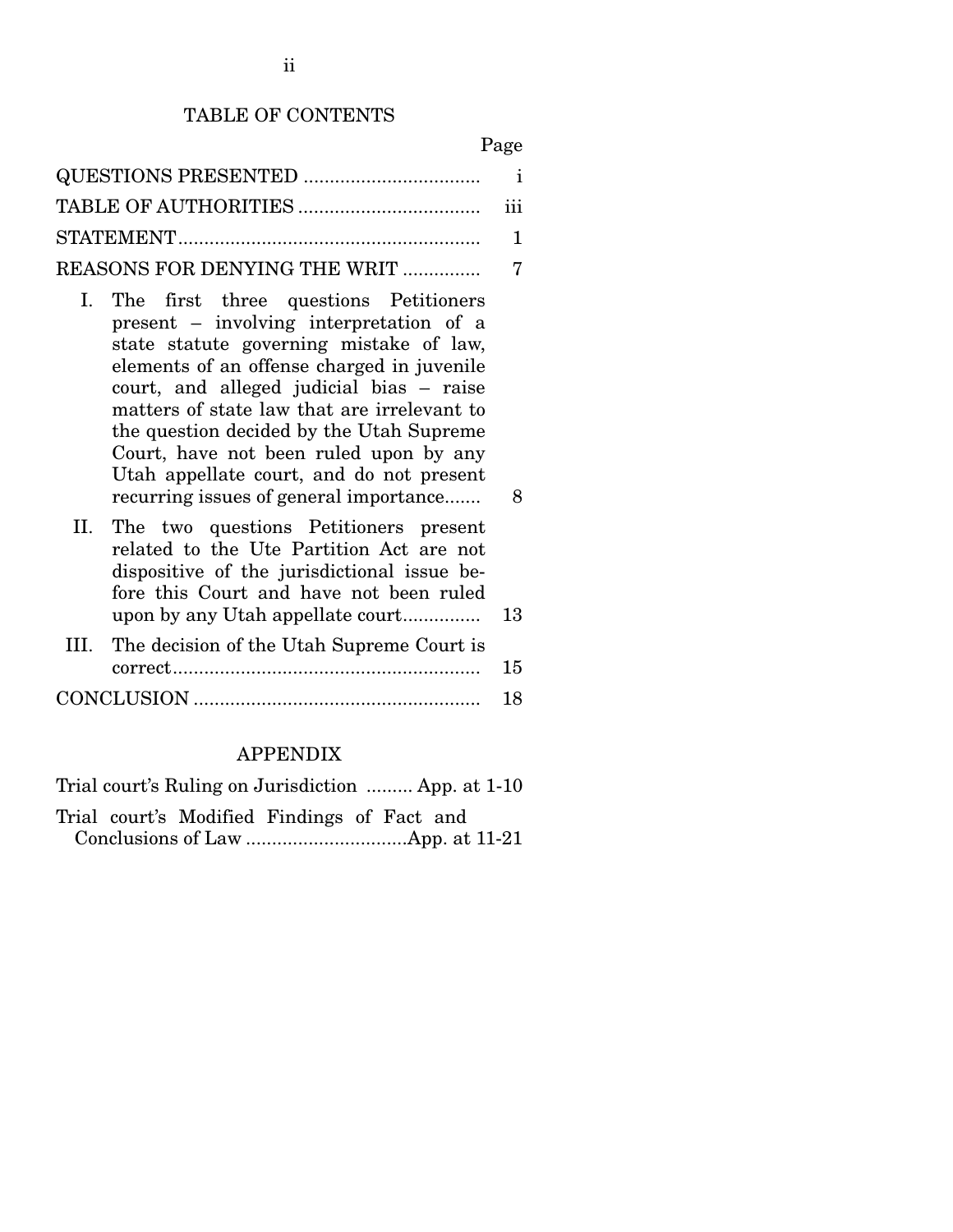# TABLE OF AUTHORITIES

| <b>FEDERAL CASES</b>                                                                                                                              |
|---------------------------------------------------------------------------------------------------------------------------------------------------|
| Adarand Const., Inc. v. Mineta, 534 U.S. 103                                                                                                      |
| Douglas v. Seacoast Products, Inc., 431 U.S.                                                                                                      |
| <i>Duignan v. United States, 274 U.S. 195 (1927)12</i>                                                                                            |
| Montana v. United States, 450 U.S. 544 (1981)  4, 17                                                                                              |
| National Collegiate Athletic Ass'n v. Smith, 525                                                                                                  |
| United States v. Reading, 228 U.S. 158 (1913)11                                                                                                   |
| Solem v. Bartlett, 465 U.S. 463 (1984)3, 10, 15                                                                                                   |
| Stone v. So. Ill. & M. Bridge Co., 206 U.S. 267                                                                                                   |
| Timpanogos Tribe v. Conway, 286 F.3d 1195                                                                                                         |
| United States v. Felter, 752 F.2d 1505 (10th Cir.                                                                                                 |
| United States v. Reading, 228 U.S. 158 (1913)11                                                                                                   |
| United States v. Rogers, 45 U.S. 567 (1846)passim                                                                                                 |
| United States v. Von Murdock, 132 F.3d 534<br>(10th Cir. 1997), cert denied, Von Murdock v.<br>United States, 525 U.S. 810 (1998) 6, 8, 9, 14, 16 |
| Ute Indian Tribe v. Utah, 114 F.3d 1513 (10th                                                                                                     |
| White Mountain Apache Tribe v. Arizona Dep't<br>of Game & Fish, 649 F.2d 1274 (9th Cir. 1981)4                                                    |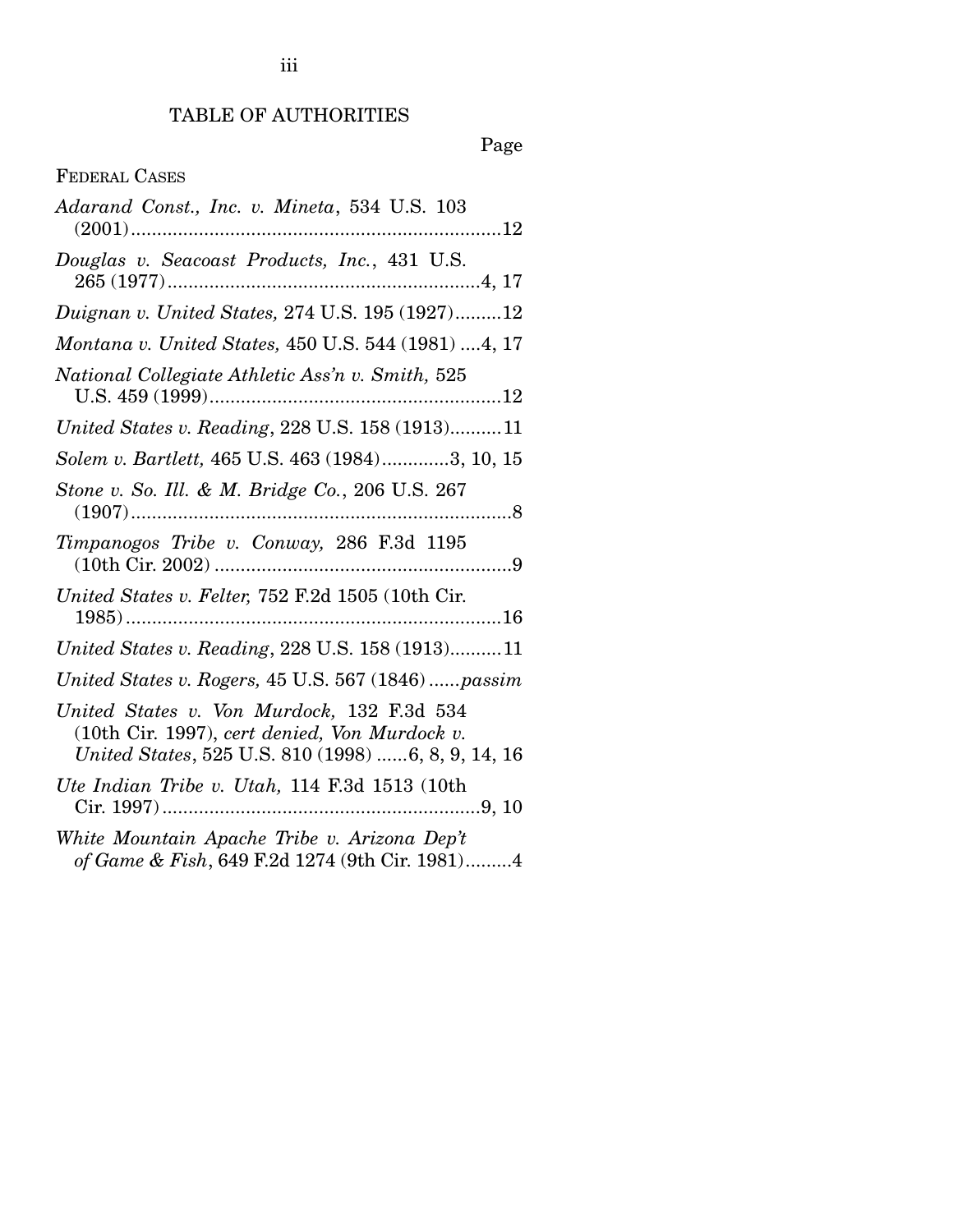| <b>TABLE OF AUTHORITIES - Continued</b> |      |
|-----------------------------------------|------|
|                                         | Page |
| <b>STATE STATUTES</b>                   |      |
|                                         |      |
|                                         |      |
| <b>RULES</b>                            |      |
|                                         |      |
|                                         |      |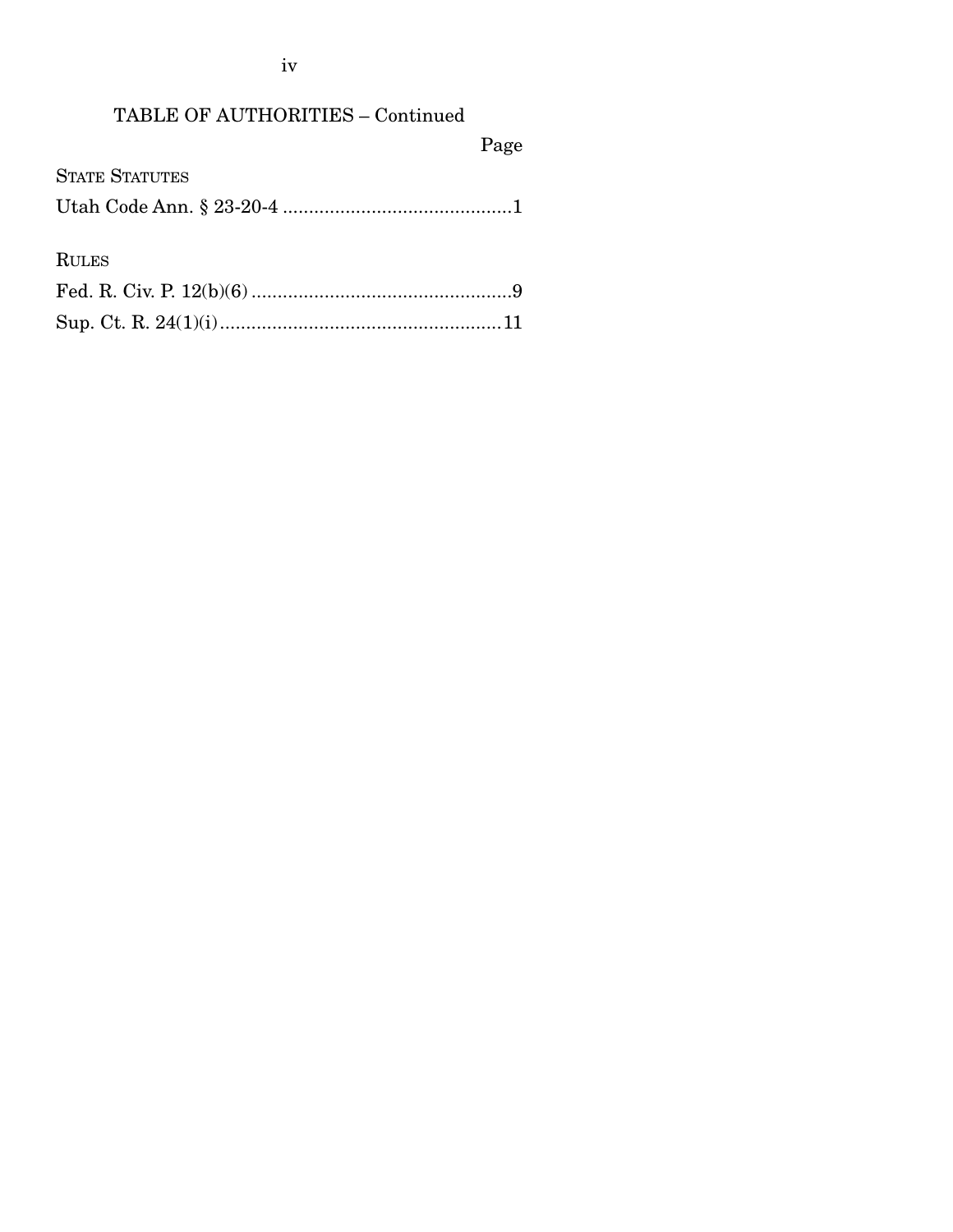### **STATEMENT**

 1. *Summary of the Facts*. During the 2002 Utah deer hunt, Petitioner Reber's son, C.R., shot a trophy deer in Indian country with his father's assistance. Pet. App. 2, ¶ 3; R. 584: 157. When conservation officers from the Utah Division of Wildlife Resources stopped Petitioners at a checkpoint, they observed a large buck in Petitioner's truck bed. The deer did not have a state hunting permit, license, or tag attached to it, as required by state law. R. 584: 158.

 During the same hunting season, Petitioners Thunehorst and Atkins killed another, smaller deer in Indian country. Similarly, neither of them had a hunting permit.

 The parties stipulated that each of the three adult petitioners was 1/16 Indian by blood and that they were not members of any federally-recognized Indian tribe. Resp. App. 1,  $13-14.^1$ 

 2. *Summary of the proceedings*. Petitioner Reber was charged with aiding or assisting in the wanton destruction of wildlife, a third degree felony, in violation of Utah Code Ann. §§ 23-20-4(3)(a). Pet. App. 2, ¶ 3. Petitioner C.R. was referred to juvenile court. *Id.* Petitioners Thunehorst and Atkins were charged with aiding or assisting in the wanton destruction of wildlife, a class A misdemeanor, in violation of Utah Code Ann. § 23-20-4(3)(b). *Id.* at ¶ 4.

<sup>&</sup>lt;sup>1</sup> The juvenile was 1/32 Indian by blood.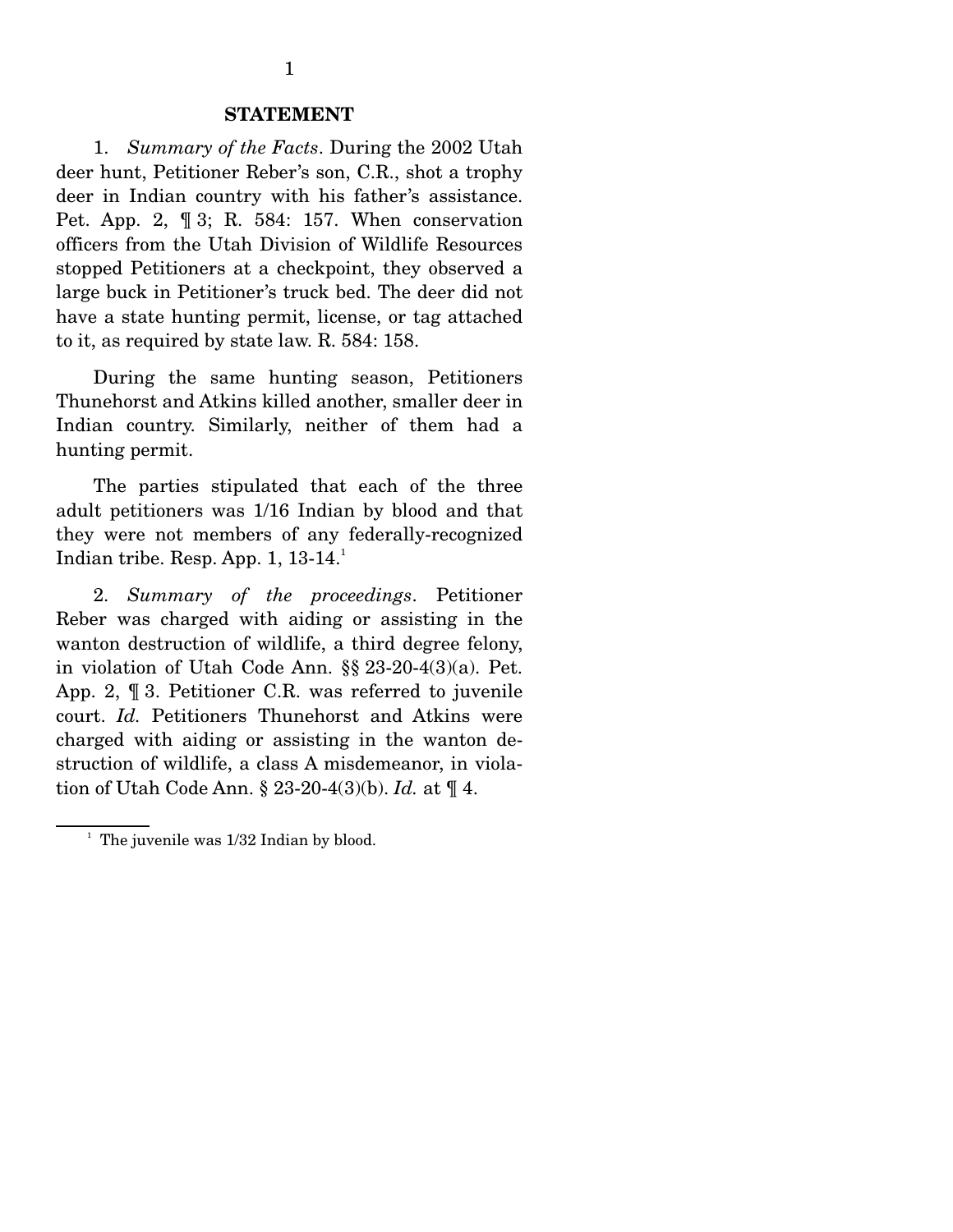Petitioner Reber filed a motion to dismiss for lack of jurisdiction. R. 12-13. After extensive briefing and several hearings, the trial court denied the motion, upholding state jurisdiction because Petitioner Reber had failed to establish he was Indian for purposes of criminal jurisdiction. Resp. App. 11-21. A jury tried Petitioner Reber and convicted him as charged. R. 505-06, 564. The court ordered a suspended prison term of zero-to-five years, restitution of \$4,000 payable to the Utah Department of Wildlife "Stop Poaching" Fund, a fine of \$1,250 or 250 hours of community service, and three years of probation with conditions attached. R. 562-65.

 Petitioner Reber timely appealed, seeking review of the trial court's pre-trial jurisdictional rulings. R. 566-67. The Utah Court of Appeals consolidated Petitioner Reber's appeal with appeals raising identical issues filed by Petitioners Thunehorst and Atkins.2 The Utah Court of Appeals vacated the convictions, concluding that "the crimes occurred in Indian Country governed by the Ute Tribe. Because the Ute Tribe is the victim, the State does not have jurisdiction." Pet. App. 21, ¶ 13. Having thus held that the State lacked jurisdiction by virtue of the Ute Indian Tribe's status as a victim, the court did not address any other issues raised by Petitioners. *Id.* at 15, n.1.

<sup>&</sup>lt;sup>2</sup> Petitioners Thunehorst and Atkins agreed at this juncture to be bound by the outcome of Petitioner Reber's appeal.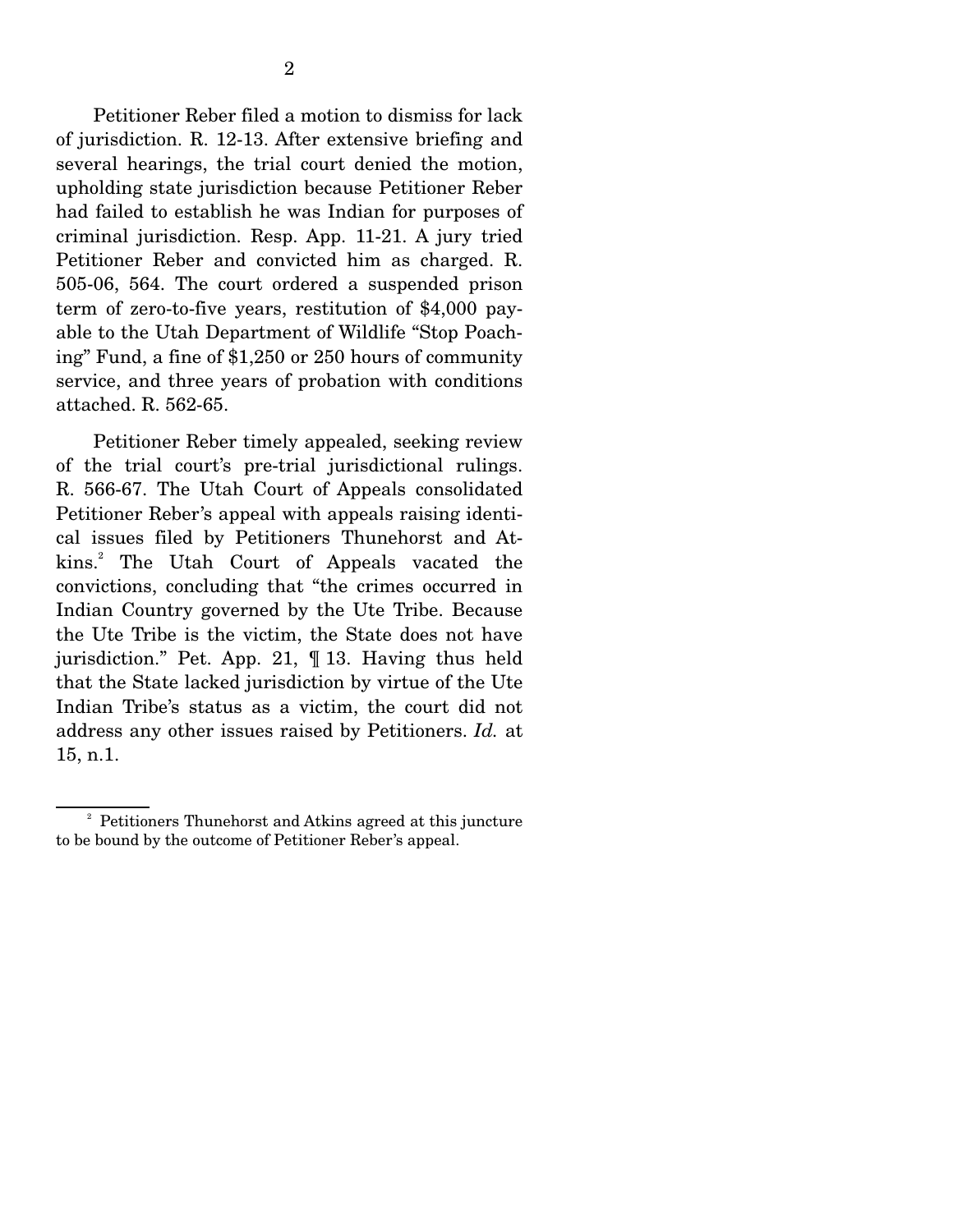3

 The Utah Court of Appeals denied the State's petition for rehearing. Pet. App. 40-41. The State filed a petition for writ of certiorari in the Utah Supreme Court. Petitioners filed a cross-petition. The Utah Supreme Court granted the petitions as to three issues. Two addressed whether the Ute Indian Tribe possessed unfettered regulatory or property interests over all hunting throughout Indian country such that the Tribe would be the victim of any illegal hunting in Indian country. The third addressed whether Petitioners had established they were Indians. Pet. App. 3, ¶ 7. The Court further ordered that the juvenile court case adjudicating Petitioner Reber's son, C.R., be consolidated into this case. *Id.* at ¶ 1.

 3. *Utah Supreme Court decision*. Focusing entirely on jurisdiction, the Utah Supreme Court unanimously reversed the Court of Appeals, citing at the outset the undisputed governing principle that "[w]ithin Indian country, state jurisdiction is limited to crimes by non-Indians against non-Indians and victimless crimes by non-Indians." Pet. App. 4, ¶ 9 (quoting *Solem v. Bartlett*, 465 U.S. 463, 465 n.2 (1984) (citation omitted)). The Utah Supreme Court held both that unlawful hunting is a victimless crime and that Petitioners had failed to establish that they were Indians. *Id.* at 4, ¶ 9; 8, ¶19; 11, ¶ 26. Because these Indian country crimes were both victimless and committed by non-Indians, the Utah Supreme Court held, the State properly exercised jurisdiction over Petitioners. *Id.* at 12, ¶ 27.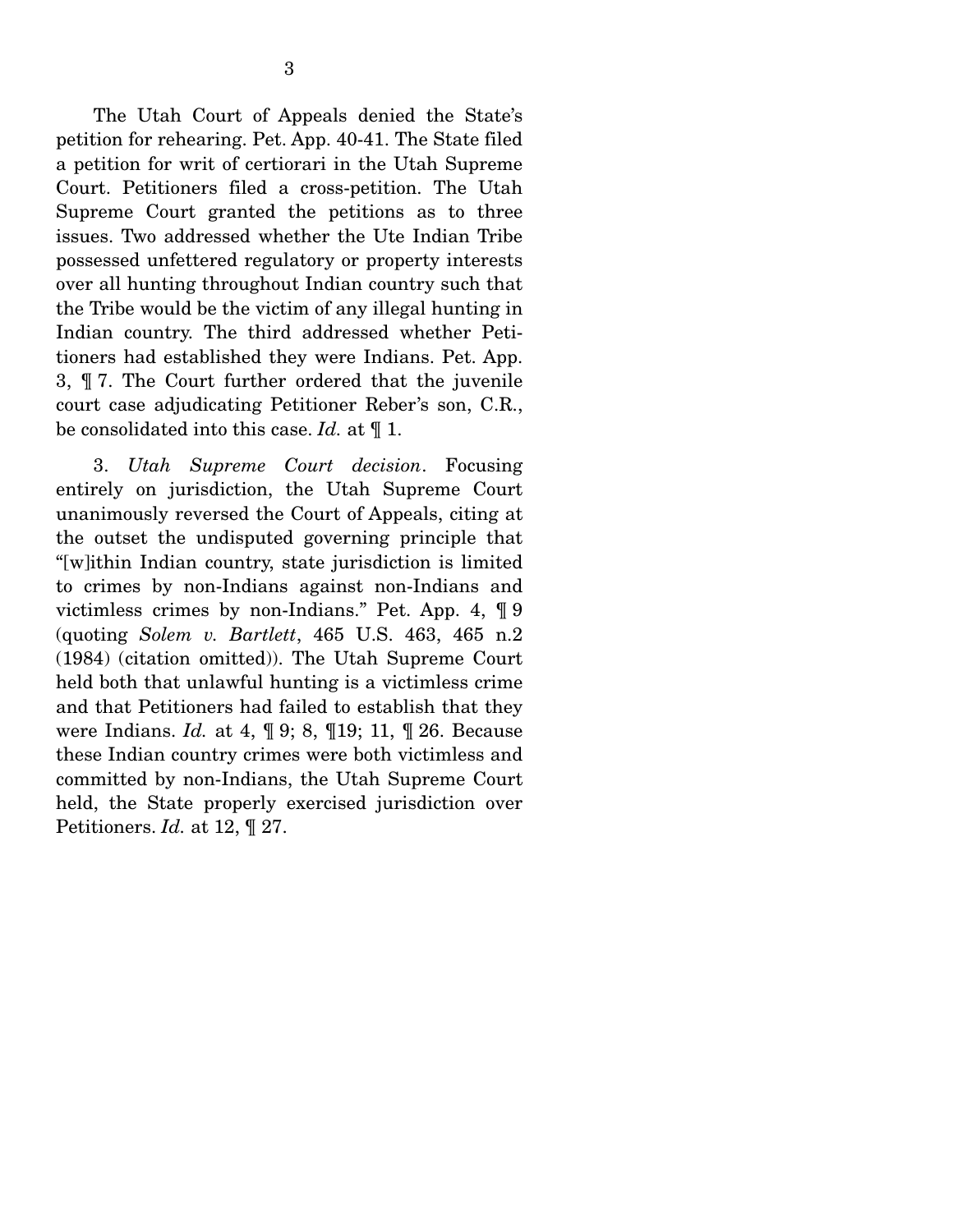*Petitioners' crimes were victimless*. The Utah Supreme Court determined that because Petitioners' crimes were victimless, the Ute Indian Tribe could not be a victim. The Court articulated two reasons underlying this conclusion.

 First, the Ute Indian Tribe could not be a victim because it lacked a regulatory interest in Petitioners' unlawful hunting under the factual circumstances of this case. Tribes cannot regulate hunting and fishing by non-Indians on land within the geographical boundaries of Indian country that is not owned by or held in trust for Indians, either individually or as a Tribe. *Id.* at 6-7, ¶¶ 15-16 (citing *Montana v. United States*, 450 U.S. 544 (1981)). Here, Petitioners did not dispute that the crimes occurred on non-Indianowned land. *Id.* Consequently, lacking any regulatory interest, the Tribe could not be a victim. *Id.* at 7, ¶ 16.

 Second, the Ute Indian Tribe could not be a victim because it did not have a property interest in the deer. Indeed, no entity "owns" wildlife in the sense of having an enforceable property interest in wild animals on the hoof. *Id.* at 8, ¶ 17 (citing *Douglas v. Seacoast Products, Inc.*, 431 U.S. 265, 284 (1977)). This conclusion has been applied explicitly to Indian tribes. *Id.* at ¶ 18 (citing *White Mountain Apache Tribe v. Arizona Dep't of Game & Fish*, 649 F.2d 1274, 1283 (9th Cir. 1981)). Because the Ute Indian Tribe had no protected property interest in wildlife, it could not be a victim by virtue of such an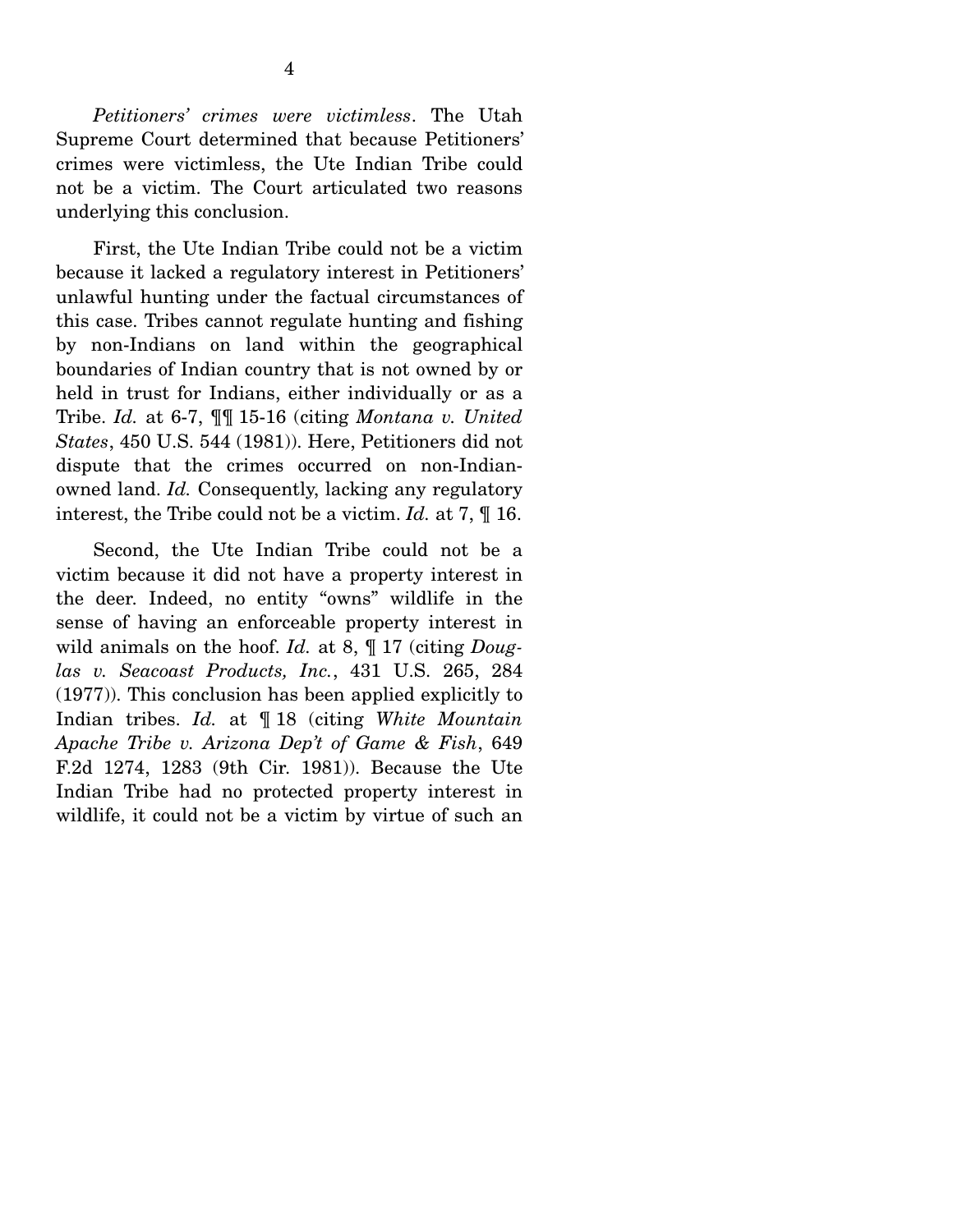interest in the deer that were unlawfully shot. *Id.* at 8-9, ¶ 19.

 Based on these two rationales, the Utah Supreme Court concluded that, "[o]ther than the wildlife itself, these crimes have no victims." *Id.* at 8-9, ¶ 19.

 *Petitioners are not Indians*. The Utah Supreme Court also held that Petitioners failed to establish they are Indians. *Id.* at 9-12. In *United States v. Rogers*, 45 U.S. 567 (1846), this Court articulated a two-part test for determining Indian status. To claim the status of an Indian, a person must show both that he possessed a sufficient quantum of Indian blood and that he is recognized as an Indian by a Tribe or the federal government. The Utah Supreme Court held that Petitioners had failed to meet both of these required prongs. *Id.* at 9, ¶ 21.

 The first prong of the *Rogers* test, requiring a showing that Petitioners possess a significant quantum of Indian blood, was dispositive. *Id.* Petitioners stipulated to possessing only 1/16 Indian blood. Resp. App. 1, 13-14. The Utah Supreme Court rejected petitioners' claim of Indian status because no court has held 1/16 Indian blood sufficient under *Rogers*. Pet. App. 9, ¶ 22. Moreover, even assuming that 1/16 Indian blood would suffice, the Court also rejected Petitioners' claim because the ancestors through whom they claimed Indian blood had been listed on the Ute Partition Act final termination roll. *Id.* at 9- 10, ¶ 23. Petitioners, as descendants of terminated Indians, thus had zero Indian blood for purposes of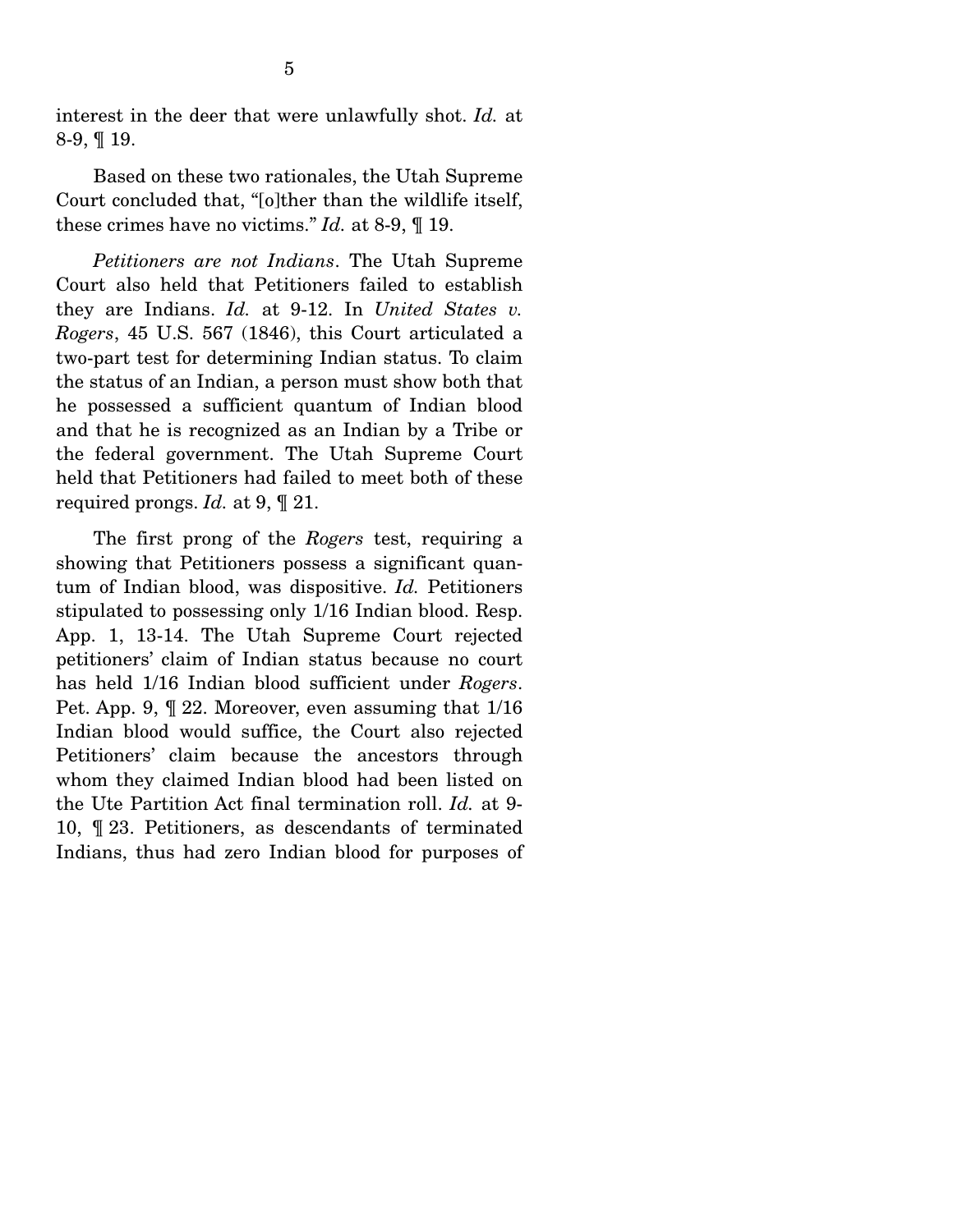recognition by the federal government. *Id.* (citing *United States v. Von Murdock*, 132 F.3d 534, 536 (10th Cir. 1997). Failing the first prong of *Rogers* for either of these two articulated reasons defeated Petitioners' claim of Indian status.

 While the Utah Supreme Court need not have reached the second prong of the *Rogers* test, requiring recognition as an Indian by a tribe or society of Indians or by the federal government, it nonetheless chose to do so. *Id.* at 9, ¶ 21. The Court noted that the Uintah band is not recognized as a tribe by the federal government and, further, that the Uintah band has no existence apart from the federally-recognized Ute Tribe. *Id.* at 10-11, ¶ 24 (citing *Von Murdock*, 132 F.3d at 541). Because under federal law the Uintah band exists only within the Ute Tribe and because Petitioners concede they are not members of the Ute Tribe, their claim also fails under the second prong of *Rogers*. *Id.* at 11, ¶ 25 .

 Thus, both because the Ute Indian Tribe is not a victim and because Petitioners failed to establish they are Indians within the meaning of federal law, the State had jurisdiction. Accordingly, the Utah Supreme Court reversed the decision of the Utah Court of Appeals and reinstated the convictions. *Id.* at 12, ¶ 27. It did not, however, remand the case to the court of appeals for consideration of the other issues Petitioners had raised, but which the court of appeals had not reached. Petitioners did not file a petition for rehearing to request a remand for consideration of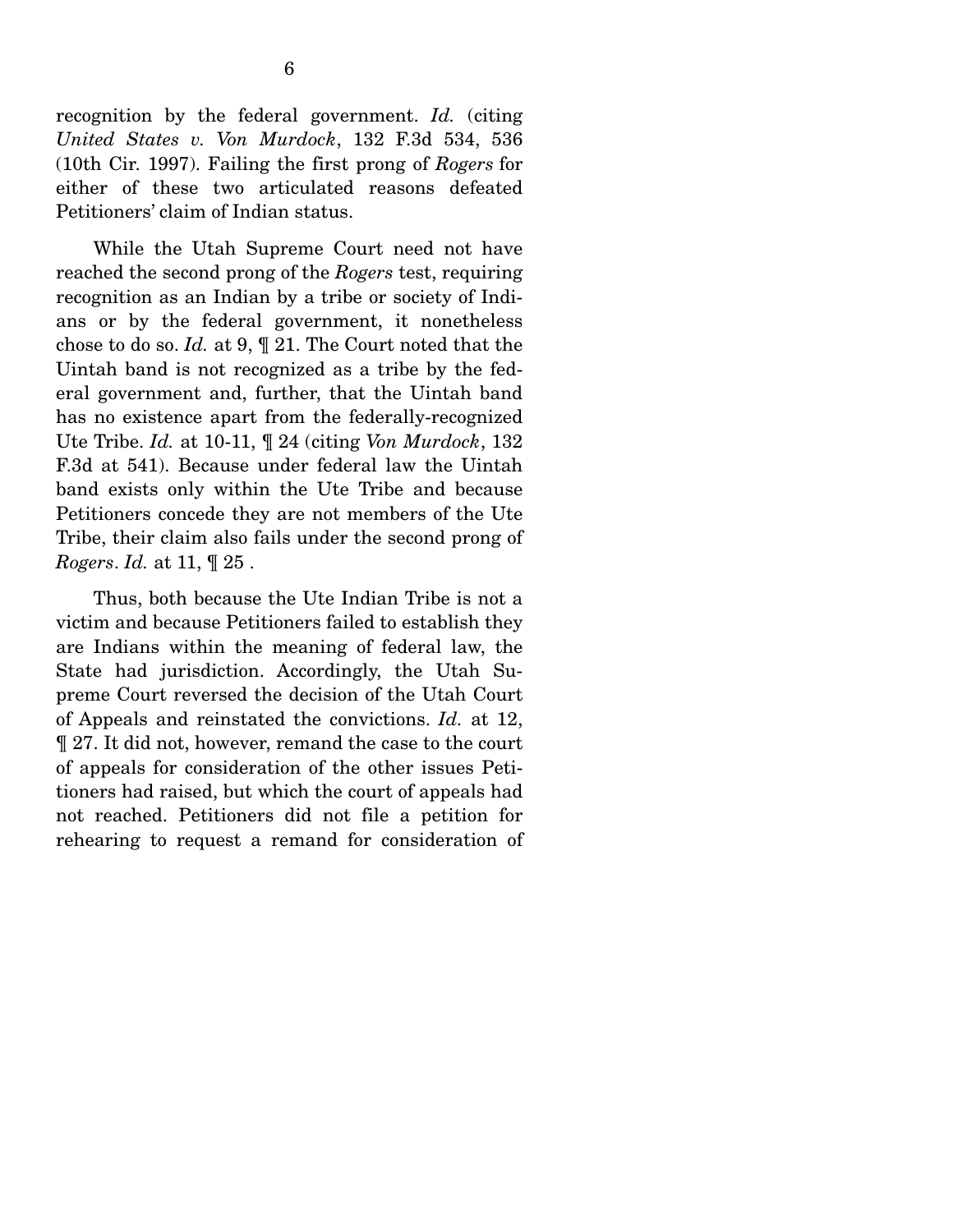those issues. Instead, they filed a Petition for Certiorari in this Court.

## **REASONS FOR DENYING THE WRIT**

--------------------------------- ♦ ---------------------------------

 The only issue decided by the Utah Supreme Court in this case was whether the State of Utah could exercise jurisdiction over hunting crimes committed within the geographic boundaries of Indian country. Yet none of the five questions presented in the Petition for Writ of Certiorari has any bearing on that determination. Rather, Petitioners seek review of non-dispositive questions unaddressed by any Utah appellate court.

 The first three questions presented by the Petition are fact-specific matters of state law that are irrelevant to the jurisdictional question, have not been addressed by any Utah appellate court, and raise no recurring issues of general concern.

 The fourth and fifth questions presented raise issues of federal law related to the Ute Partition Act that are unnecessary to determining whether Petitioners are Indian for purposes of criminal jurisdiction in Indian country. That is, regardless of how a court might construe the Ute Partition Act, Petitioners nonetheless lack Indian status under the dispositive *Rogers* test. Moreover, they have not preserved any grounds for challenging the Utah Supreme Court's holding that they are not Indian under *Rogers*.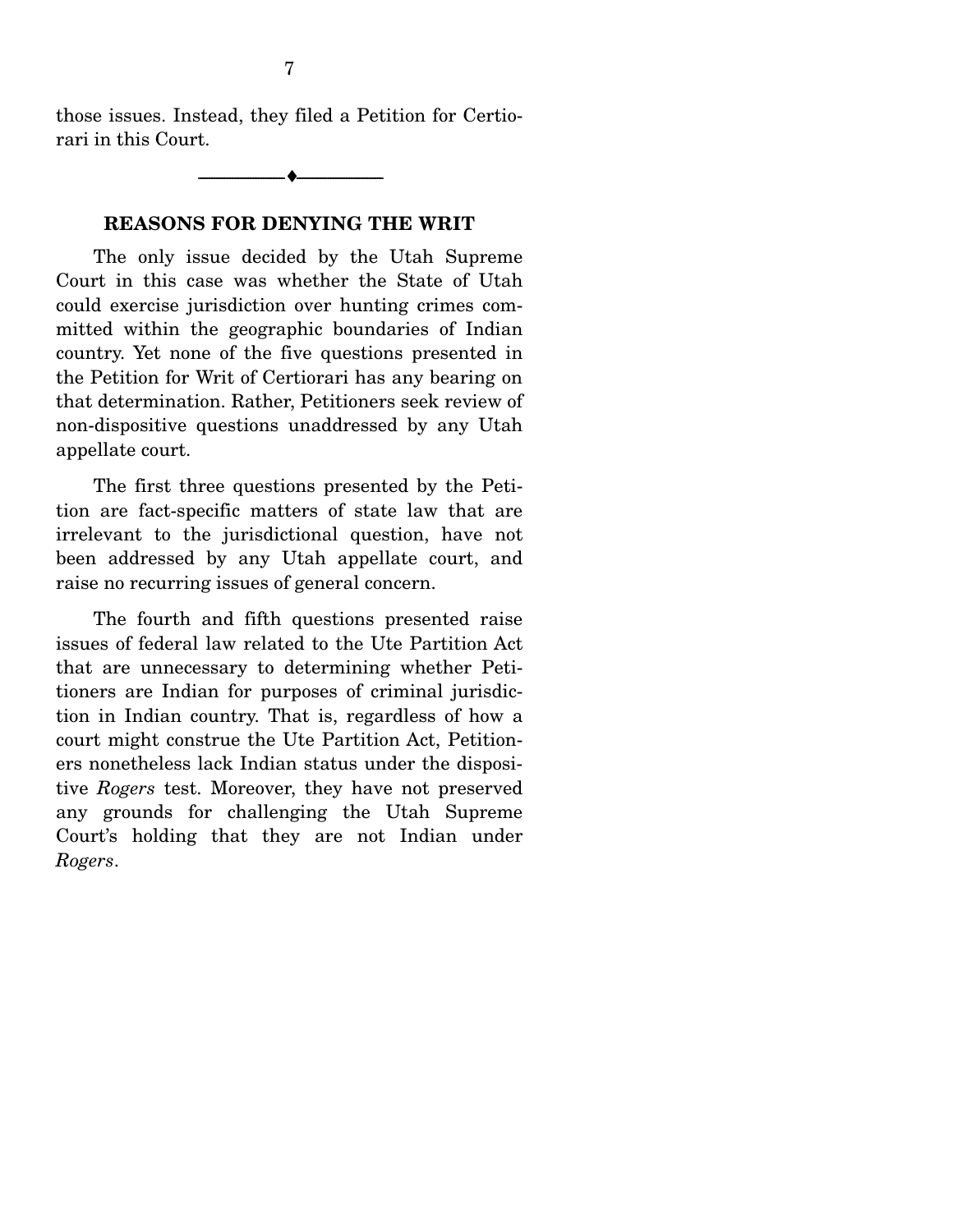Finally, the decision of the Utah Supreme Court is correct as a matter of law, relying on well-settled precedent from this Court and from the Tenth Circuit.

**I. The first three questions Petitioners present – involving interpretation of a state statute governing mistake of law, elements of an offense charged in juvenile court, and alleged judicial bias – raise matters of state law that are irrelevant to the question decided by the Utah Supreme Court, have not been ruled upon by any Utah appellate court, and do not involve recurring issues of general importance.** 

 The first three questions Petitioners present all turn on routine applications of state law that are irrelevant to the question decided by the Utah Supreme Court in this case. Moreover, no Utah appellate court has ruled on any of these questions. None is appropriate for certiorari review.

 First, Petitioners claim that, in determining intent, a jury should have been permitted to assess the reasonableness of their reliance on two federal cases. *See* Pet. 12-14. This question refers to a trial court ruling interpreting a state statute governing mistake of law as a defense. *See* Pet. App. 31-37, 47. Whether the trial court correctly interpreted a state statute presents a narrow and case-specific question of state law, wholly lacking in implications of broad scope. *See Stone v. So. Ill. & M. Bridge Co.*, 206 U.S. 267, 272-73 (1907) (declining to consider question of state law).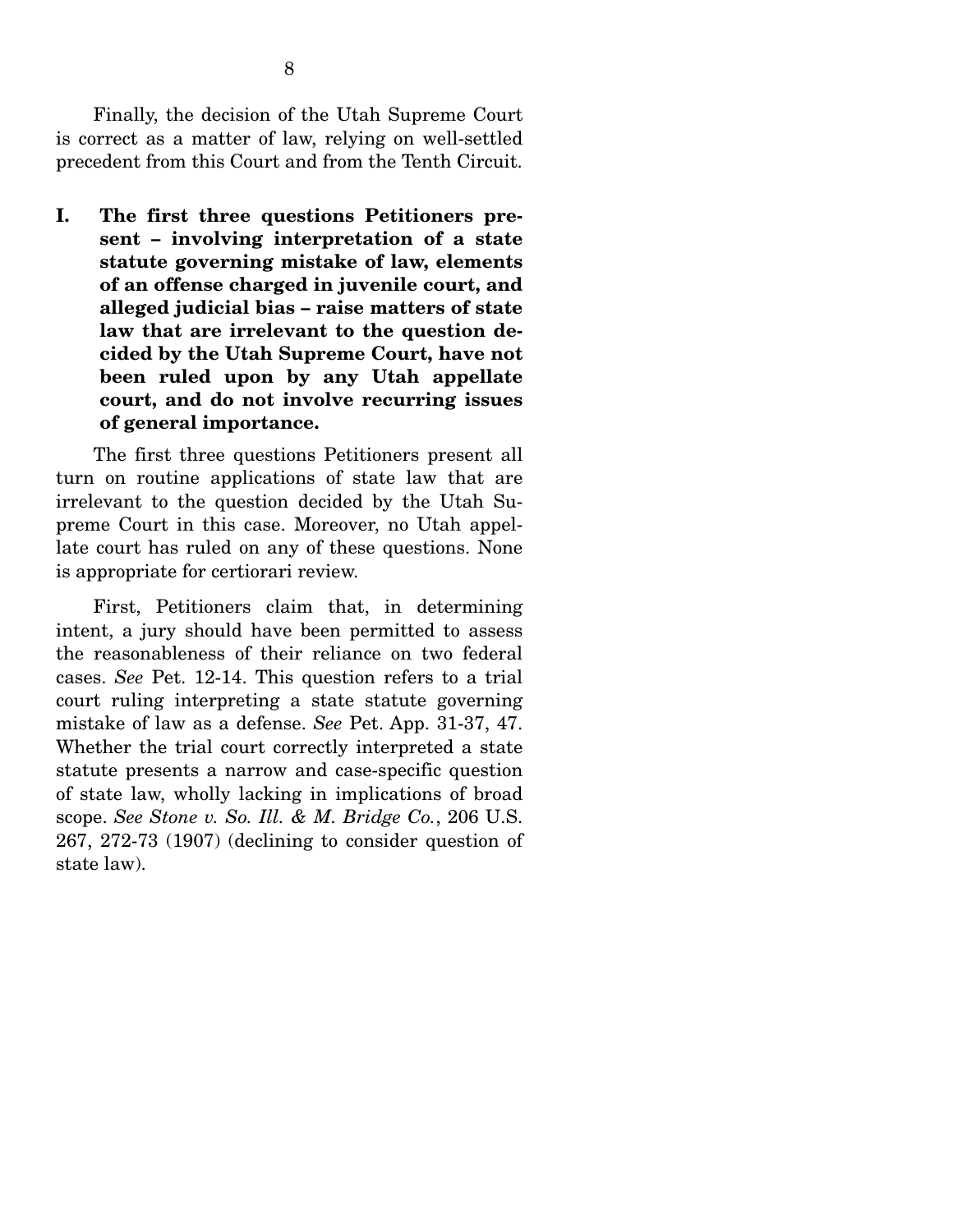Moreover, the two cases on which Petitioners assert they reasonably relied wholly fail to support their positions. *Timpanogos Tribe v. Conway*, 286 F.3d 1195 (10th Cir. 2002), was an interlocutory appeal from the denial of the state's motion to dismiss under rule 12(b)(6), Federal Rules of Civil Procedure. *Conway,* 286 F.3d at 1198. In that context, a panel of the Tenth Circuit determined that the Timpanogos Tribe "may establish federal question jurisdiction in asserting its hunting rights" even though it was not a federally-recognized tribe. Pet. App. 65. This ruling merely permitted the suit to continue; the court granted no other relief at that time. *Id.* at 63-66. Nowhere does the case suggest that alleged Uintah band members can hunt without a state permit on the land at issue here. Petitioners fail to explain how or why a ruling on a motion to dismiss caused them to reasonably believe that they were exempt from state law forbidding hunting without a state permit.

 The other case on which Petitioners purportedly relied is *Ute Indian Tribe v. Utah*, 114 F.3d 1513 (10th Cir. 1997) ("*Ute V*"); Pet. App. 48-57 (excerpt only). *Ute V*, however, is a boundary diminishment case that determined which lands within the Uintah Valley Indian Reservation were no longer Indian country.<sup>3</sup> *Ute V* did not change the Indian country

<sup>&</sup>lt;sup>3</sup> The Uintah Valley reservation forms the northern section of what is today the Uintah and Ouray reservation. The Uncompahgre reservation forms the southern section. *See* Pet. App. 17, ¶ 8 (quoting *Von Murdock*, 132 F.3d at 540). *Ute V* addresses (Continued on following page)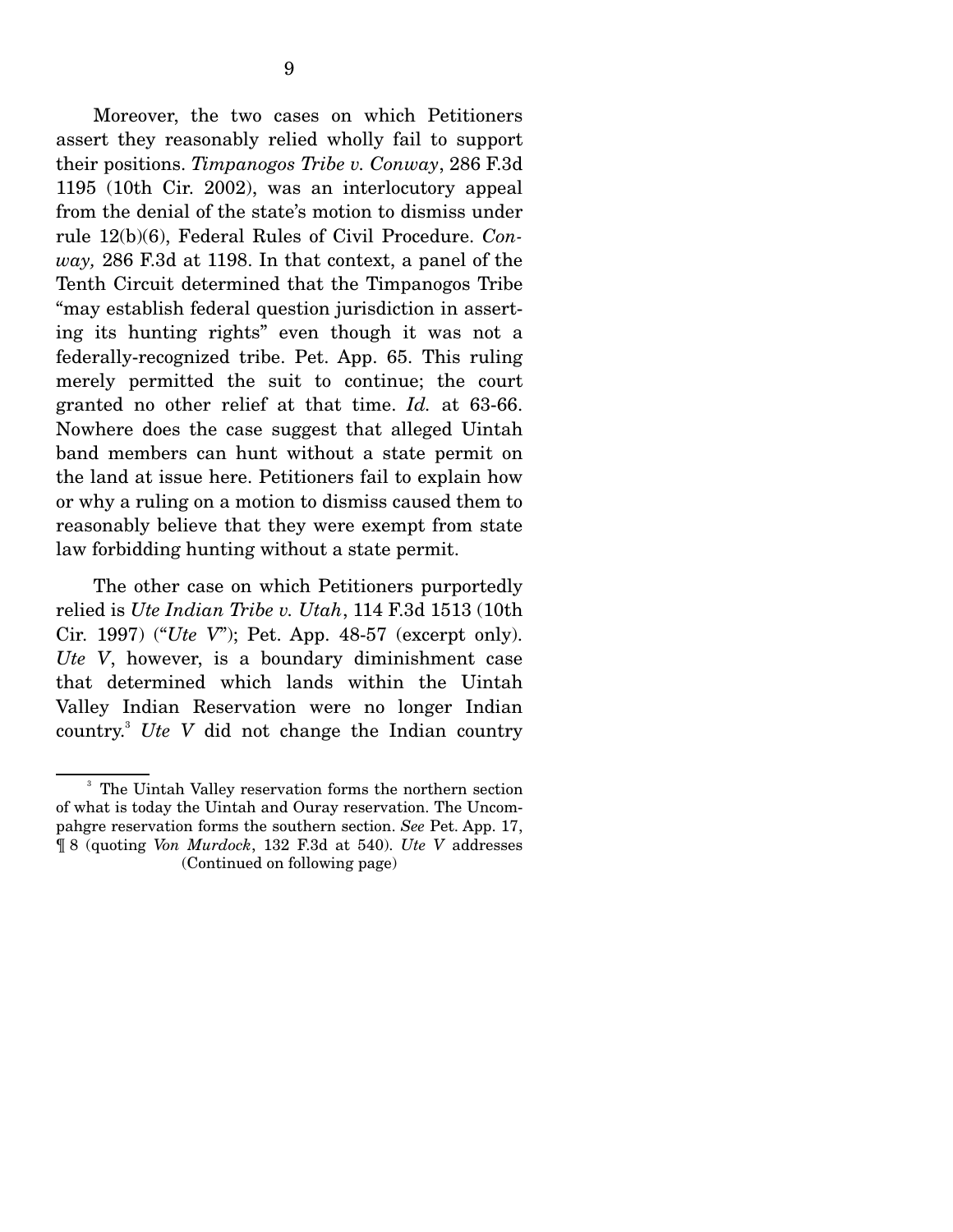status of the National Forest lands and the Uncompahgre reservation, where Petitioners committed their crimes. *Id.* at 1515; R. 50; R. 584: 191; Resp. App. 11-13. To the extent that *Ute V* has any relevance to this case, it stands for the undisputed proposition that the land on which Petitioners committed their crimes lies within Indian country. As was true of *Conway, Ute V* nowhere suggests that alleged Uintah band members can hunt without a state permit on the non-Indian-owned land at issue here. Consequently, any reliance by Petitioners on *Ute V* would have been unreasonable.<sup>4</sup>

 The second issue raised by Petitioners – whether the juvenile court properly considered all elements of the offense with which the juvenile was charged – presents another fact-specific question not ruled upon

diminishment of Indian country within the northern section only.

<sup>4</sup> The Utah Supreme Court did express concern with the following passage from *Ute V*: "Under our approach, the Tribe and the federal government retain jurisdiction over all trust lands, the National Forest Lands, [and] the Uncompahgre Reservation. . . . " Pet. App. 56 (quoted in Pet. App. 5-6,  $\P$  12). This language must be read in the context of the language that follows it: "Indian country extends to all trust lands, the National Forest lands, [and] the Uncompahgre. . . ." Pet. App. 57. Together, the fair import of these statements is that trust lands, National Forest lands, and the Uncompahgre remain Indian country, governed by the general jurisdictional rule that, unless the perpetrators and any victims are non-Indian, the tribe or federal government will have jurisdiction. *See Solem*, 465 U.S. at 465 n.2. That is precisely how the Utah Supreme Court ultimately read that language from *Ute V*.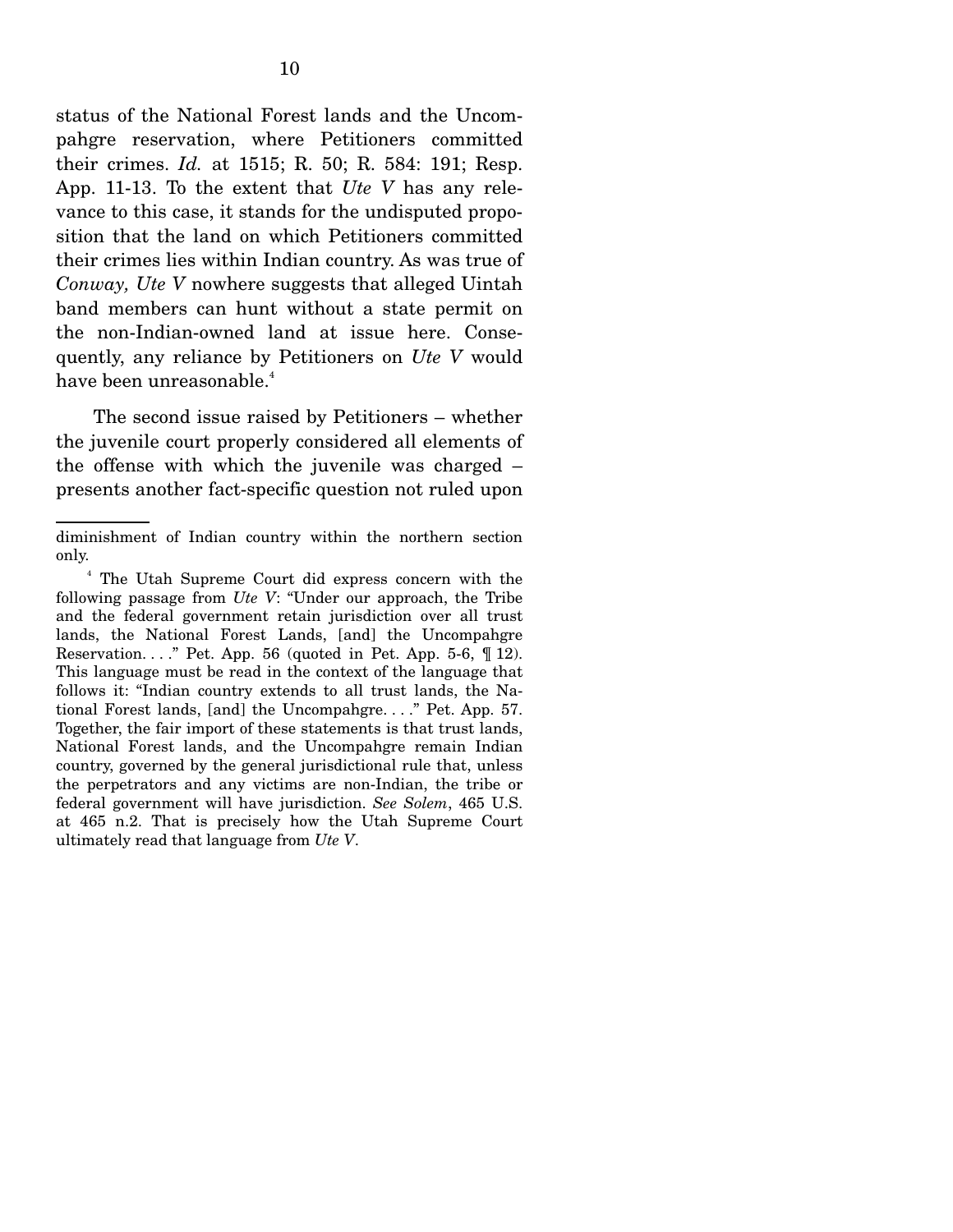by the Utah Supreme Court. *See* Pet. 14. Moreover, Petitioners have inadequately briefed the issue, both in the Utah appellate courts and now in their Petition for Certiorari. *See* Sup. Ct. R. 24(1)(i). Petitioners present their argument in one conclusory sentence, devoid of record citations, wholly failing to articulate their specific argument or any implications of a general or recurring nature that would compel certiorari review. *See* Pet. 14. This claim does not warrant certiorari review by this Court. *See United States v. Reading*, 228 U.S. 158, 160 (1913) (declining to reach inadequately-briefed issue).

 Finally, the third issue – whether the trial judge was biased against the adult petitioners – presents yet another fact-based question of state law. *See* Pet. 14. Petitioner Reber filed a motion to disqualify the trial judge, who correctly certified the matter to the presiding judge of the district, as mandated by the Utah Rules of Criminal Procedure. R. 277, 293. The presiding judge denied the motion, describing it as "woefully late," untimely by almost 11 months and unjustified by any good cause. R. 295. Even on the merits, Petitioners' complaint that the trial court maintained it "was under no obligation to follow federal law" is incorrect on its face. Pet. 9. The trial court simply made the unremarkable observation that it was not bound by the rulings of federal courts of appeals. Pet. App. 99-105. Nonetheless, the court consistently applied federal Indian law in explaining the legal rationale underlying its jurisdictional rulings. Resp. App. 2-4, 15-21. Under these circumstances,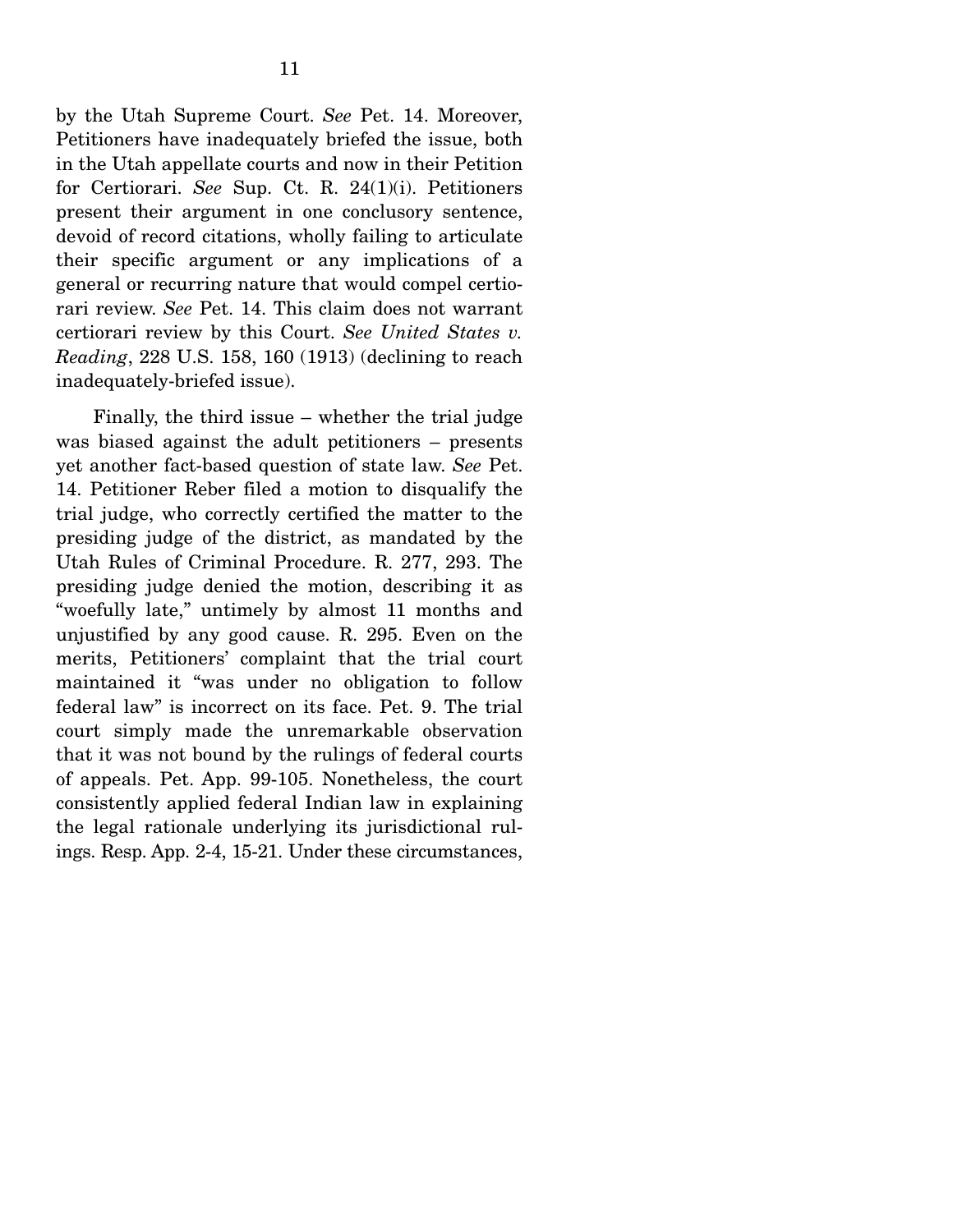there is no conceivable justification for certiorari review by this Court.

 Although Utah appellate courts have not ruled on the first three questions presented, Petitioners nonetheless want this Court to consider them. This Court does not typically review questions in the first instance that have not been addressed below, *Adarand Const., Inc. v. Mineta*, 534 U.S. 103, 109-10 (2001); *National Collegiate Athletic Ass'n v. Smith*, 525 U.S. 459, 470 (1999). This case presents no exceptional circumstances that would warrant departure from that usual practice. *See Duignan v. United States*, 274 U.S. 195, 200 (1927) (explaining that only in exceptional cases will his Court review questions not first ruled upon below).

 Had Petitioners wanted a full hearing on these state law issues, they had the opportunity to file a petition for rehearing in the Utah Supreme Court. Petitioners could have requested a remand to the Utah Court of Appeals for full consideration of the issues that had been raised but not considered when that court disposed of the case on jurisdictional grounds. Instead, Petitioners chose to forego that remedy and seek from this Court a ruling in the first instance on these state law questions. Because state court is the proper forum for resolution of state law issues, because the Utah Supreme Court has not ruled on these issues, and because they present no exceptional circumstances warranting review by this Court, the Petition should be denied.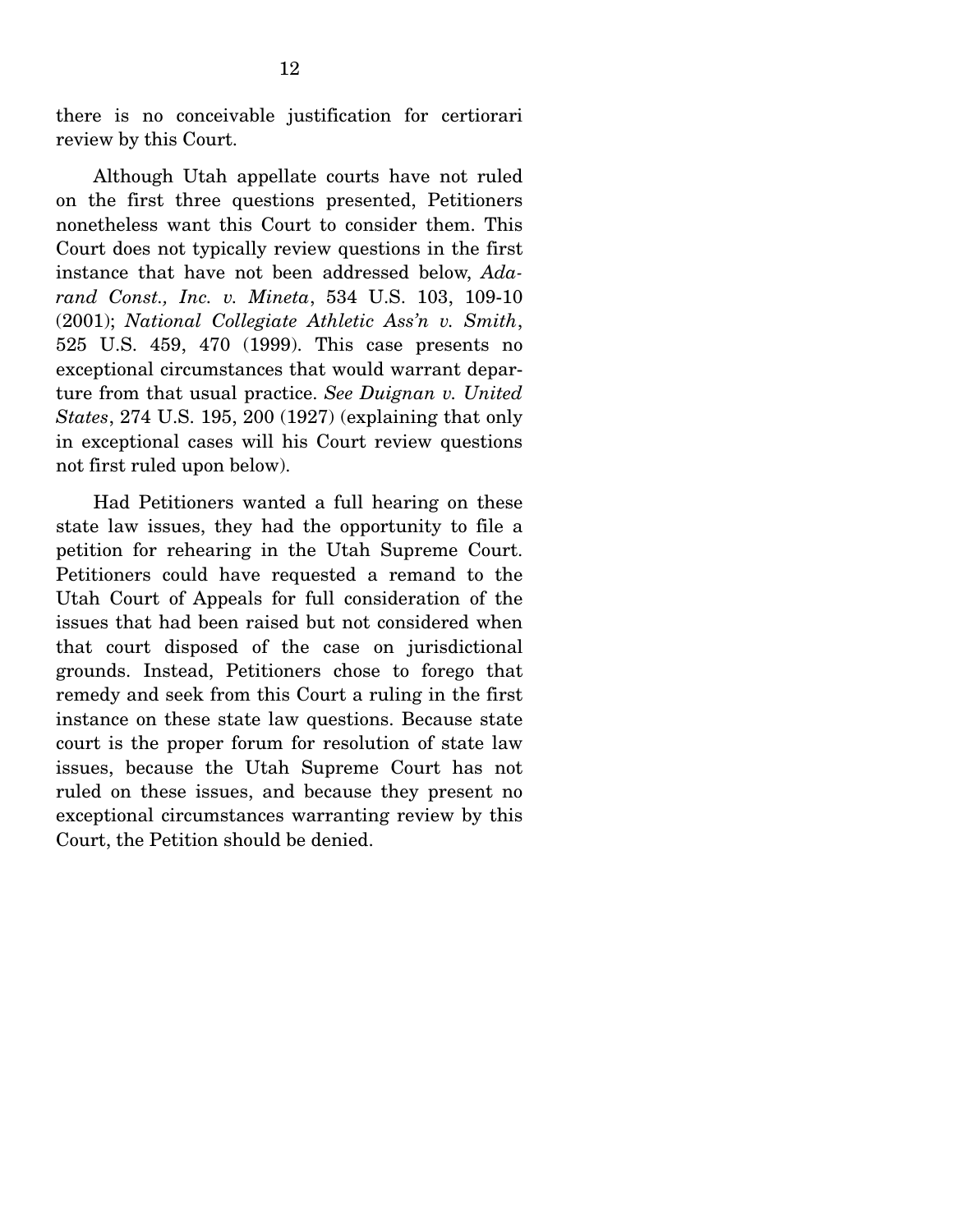**II. The two questions presented concerning the Ute Partition Act are not dispositive of the jurisdictional issue before this Court and have not been ruled upon by the Utah Supreme Court.** 

 Petitioners present two questions related to the proper legal interpretation of the Ute Partition Act: whether the Act expelled the Uintah band from the Ute Indian Tribe; and whether the Act affected non-Utes born prior to its enactment. Pet. i. These questions are not dispositive because the Utah Supreme Court referenced the Ute Partition Act only to explain a secondary ground for holding that Petitioners are not Indian. Because even absent the secondary ground, the primary ground would independently defeat Petitioners' claim of Indian status, certiorari on the two Ute Partition Act questions is not warranted.

 To explain its conclusion that Petitioners had failed to establish that they were Indian, the Utah Supreme Court relied on this Court's decision in *Rogers*, articulating the controlling two-part test for determining Indian status. Pet. App. 9-12, ¶¶ 21-26. A person claiming Indian status must satisfy both parts of the test. The first part requires that the claimant establish "a significant degree of Indian blood." *Id.* at 9, ¶ 21. No court has ever held that 1/16 Indian blood, to which Petitioners stipulated, satisfies the first part of the *Rogers* test. *Id.* at 9, ¶ 22.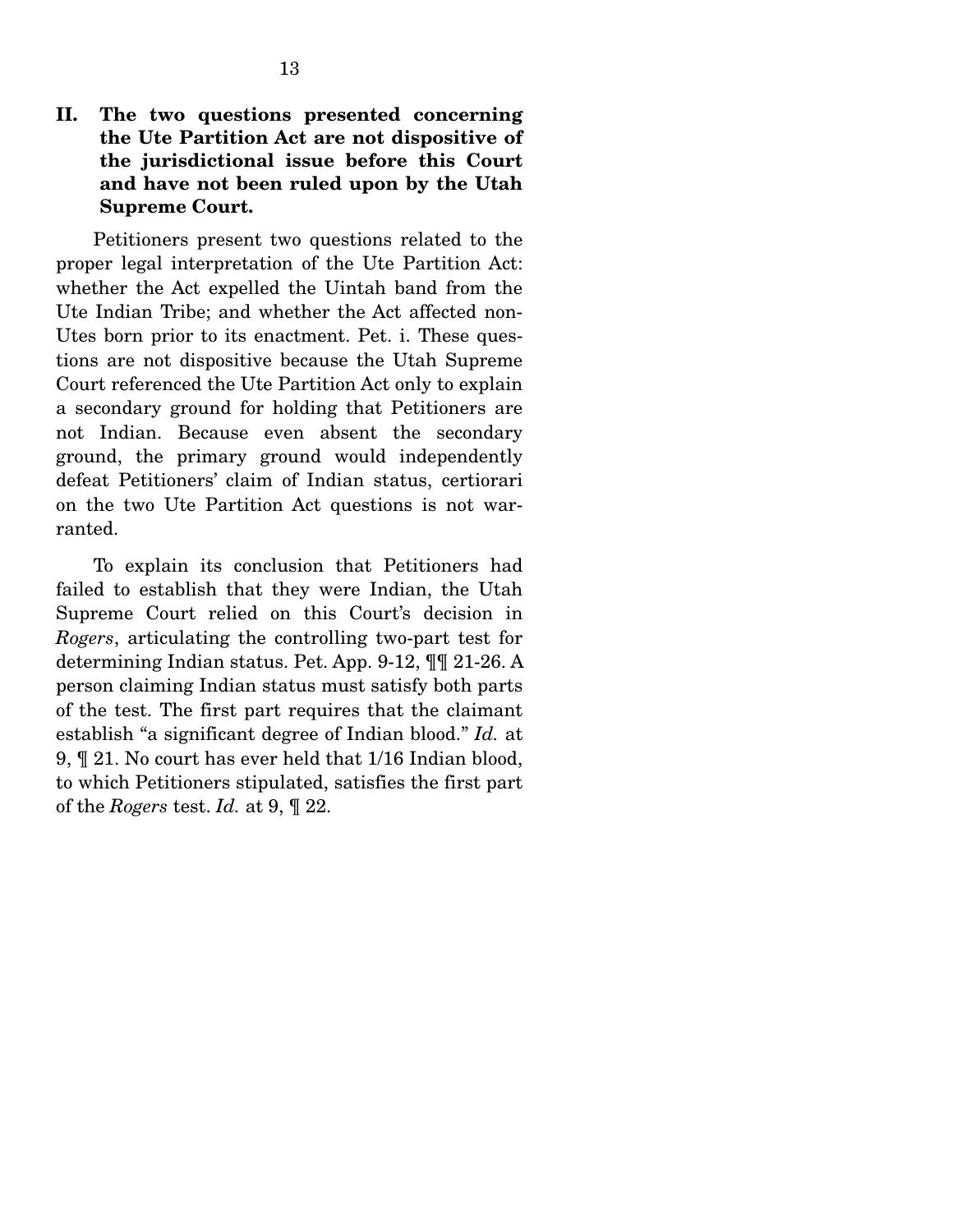Because Petitioners did not satisfy the first part and *Rogers* requires that both parts be satisfied, the Utah Supreme Court rejected Petitioners' claim of Indian status.

 Moreover, the Petition does not challenge either the applicability of the *Rogers* test or the Utah Supreme Court's ruling that 1/16 Indian blood is insufficient to satisfy the first prong. Petitioners have thereby conceded the correctness of these matters for purposes of certiorari review.

 The Utah Supreme Court also offered a secondary rationale for rejecting Petitioners' claim under the first prong of *Rogers*, noting that "[e]ven were we to conclude that 1/16th Indian blood meets the requirement in *Rogers*, defendants would still fail to establish their Indian status." *Id.* at 9, ¶ 23. The Utah Supreme Court explained that because the ancestors through whom Petitioners claimed Indian status were on the Ute Partition Act final termination roll, Petitioners had zero Indian blood for purposes of the *Rogers* blood quantum analysis. *Id.* at 9-10, ¶ 23 (quoting *Von Murdock*, 132 F.3d at 541). Whether Petitioners have zero Indian blood, as the Ute Partition Act teaches, or 1/16 Indian blood, as they themselves stipulated, makes no difference to the outcome of the case. Either way, they are not Indians under *Rogers*. For this reason, certiorari review of issues related to the Ute Partition Act is not warranted.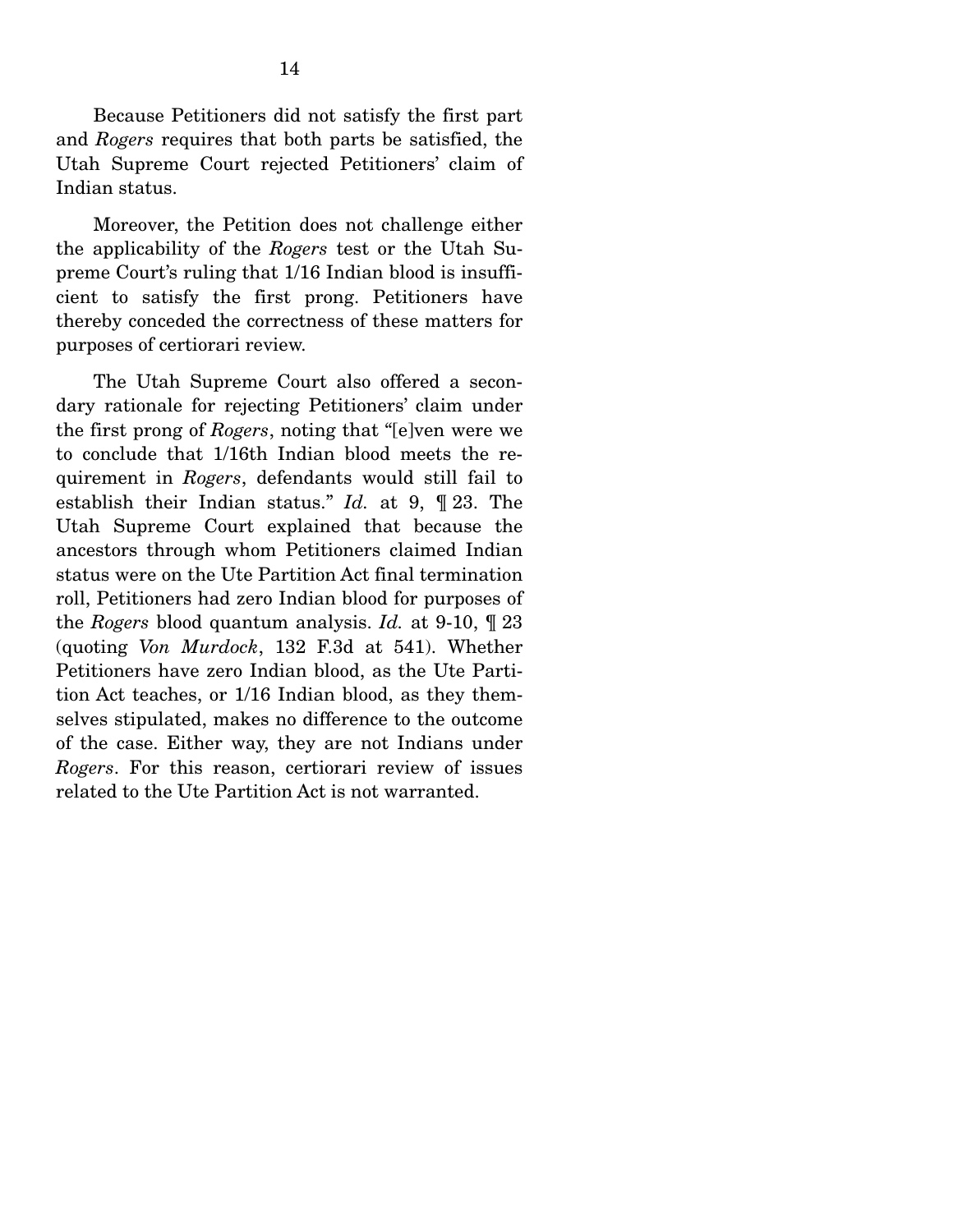The Petition ignores *Rogers* entirely. Instead, it focuses on the Court's secondary reference to the Ute Partition Act, seeking to bootstrap issues not addressed by the Utah Supreme Court into a certiorariworthy stance. However, Petitioners' insistence that they are members of the Uintah band, that the Uintah band exists separately from the Ute Indian Tribe, and that the Ute Partition Act has no effect on their hunting rights are irrelevant to the disposition of the jurisdictional issue. It turns on the *Rogers* test. Because Petitioners stipulated they have no more than 1/16 Indian blood and their Petition does not challenge the *Rogers* test, the inquiry ends. Petitioners are not Indian for purposes of criminal jurisdiction in Indian country. No further analysis is necessary.

## **III. The decision of the Utah Supreme Court is correct.**

 The writ should also be denied because the Utah Supreme Court correctly held that the State of Utah has jurisdiction over Petitioners under *Solem*, 465 U.S. at 465 n.2. The court correctly ruled both that Petitioners are not Indian and that hunting is a victimless crime. Neither of these holdings conflicts with decisions of the Tenth Circuit or any other federal court of appeals.

 First, as discussed above, the Petition does not challenge the Utah Supreme Court's conclusion that 1/16 Indian blood falls well short of the quantum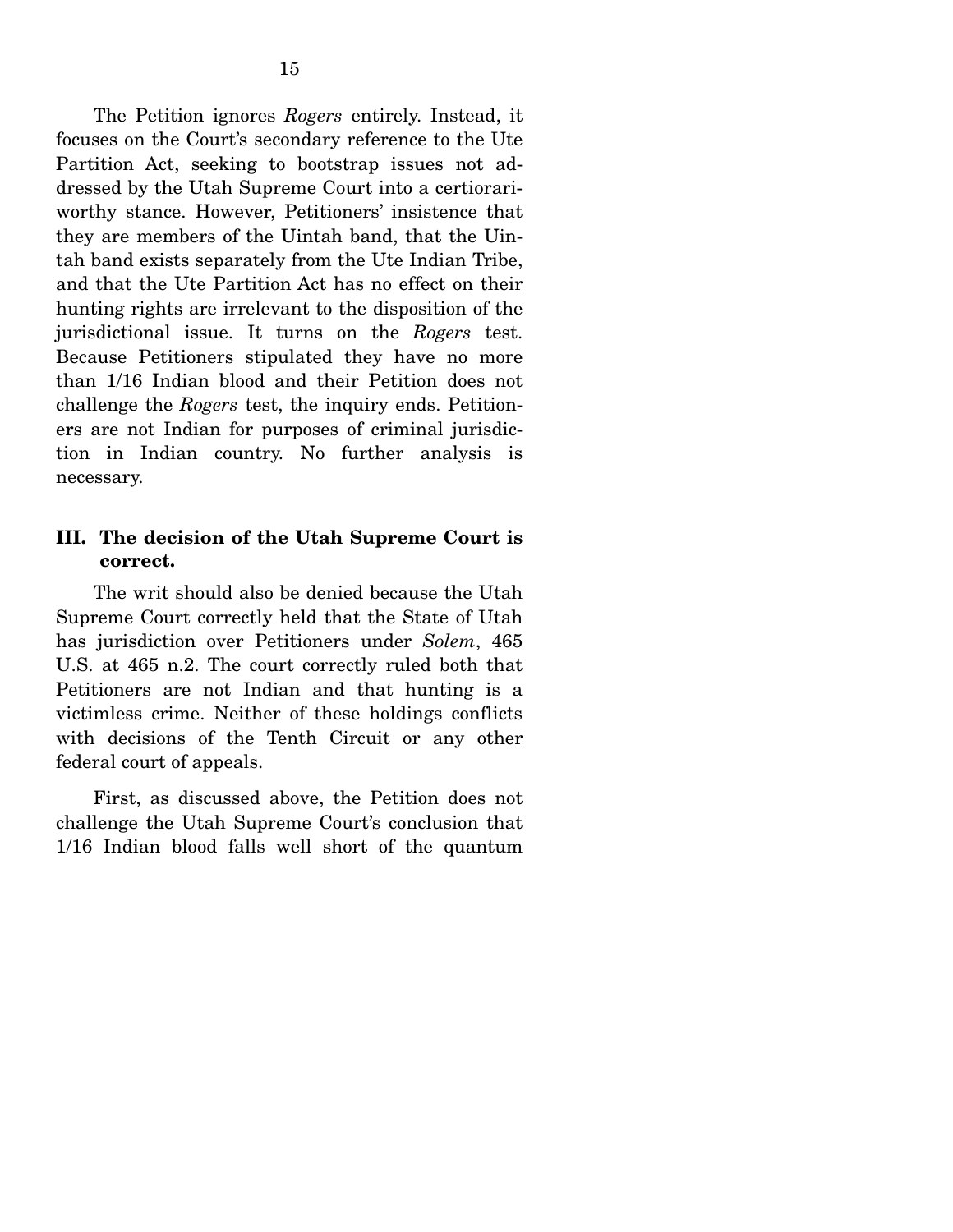required by the first prong of the *Rogers* test. Nor does the Petition cite any cases holding that 1/16 Indian blood is sufficient under *Rogers*. For this reason alone, the Utah Supreme Court correctly rejected Petitioners' claim of Indian status. Having failed one prong of the *Rogers* test, Petitioners cannot prevail in their attempt to establish Indian status.

 Although the Utah Supreme Court need not have reached the second *Rogers* prong, having done so, it correctly rejected Petitioners' claim that the Uintah band enjoyed a separate existence from the Ute Indian Tribe, thus according Petitioners the right to hunt without a state permit. Pet. App. 11, ¶ 25. The Tenth Circuit, deciding a claim identical to Petitioners' here, has squarely held that Uintah band members possess no right to hunt and fish independent of the Ute Indian Tribe. *See Von Murdock*, 132 F.3d at 541, *cert. denied*, *Von Murdock v. United States*, 525 U.S. 810 (1998). Without offering a cogent legal rationale for departing from this settled law, Petitioners seek to relitigate the matter and evade federal caselaw that is directly on point. *See also United States v. Felter*, 752 F.2d 1505 (10th Cir. 1985) (and cases cited therein). The Utah Supreme Court properly rejected this attempt.

 Second, the Utah Supreme Court correctly held that hunting is a victimless crime and, accordingly, that the Ute Indian Tribe was not the victim of Petitioners'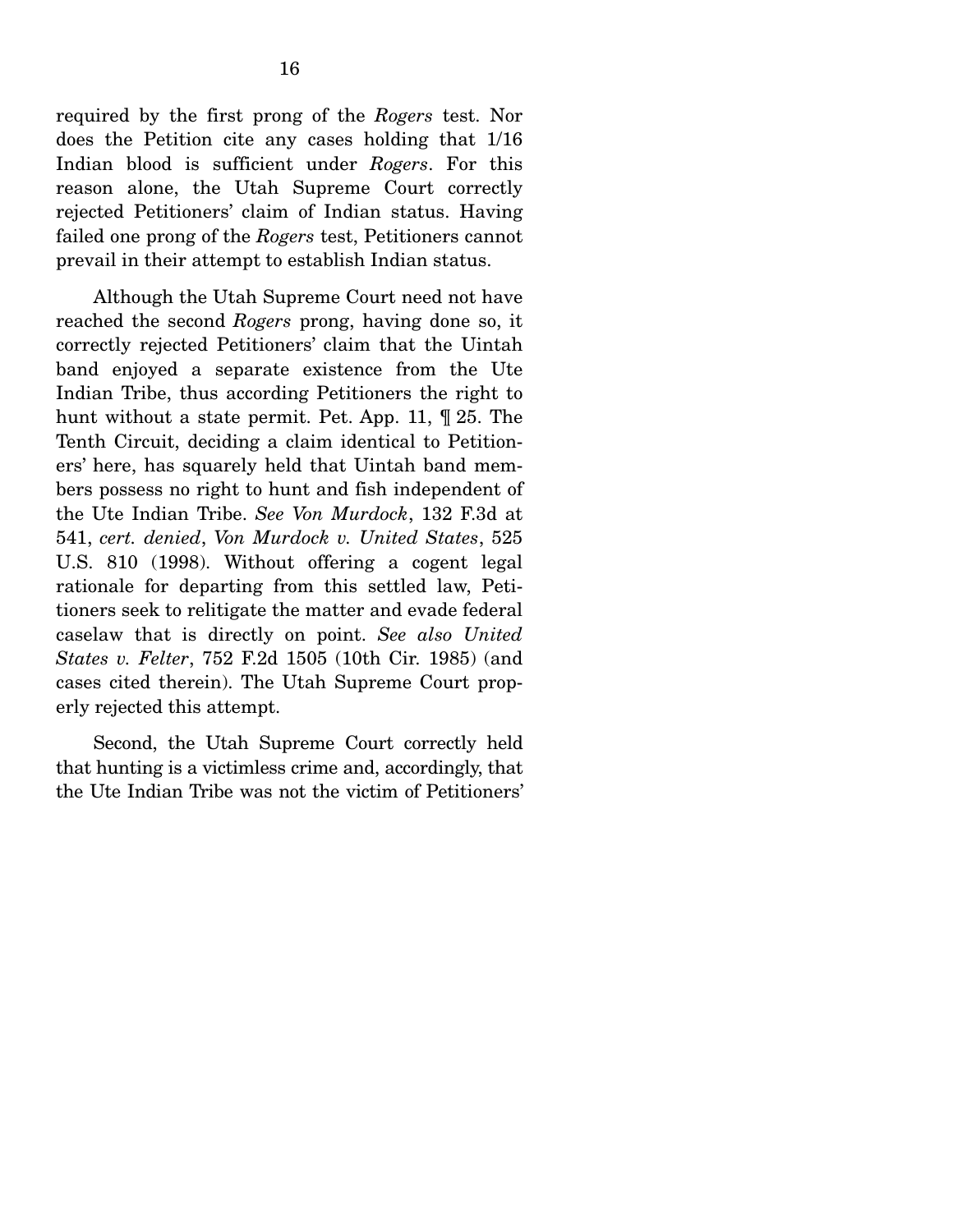poaching.<sup>5</sup> Pet. App, 8-9, ¶ 19. Because the Petition for Certiorari does not challenge the ruling that hunting is a victimless crime, the ruling is not subject to further review by this Court. Moreover, the ruling is correct. *See Montana v. United States*, 450 U.S. 544, 563-65 (1981) (tribe lacks a regulatory interest in hunting by non-Indians on land geographically located within Indian country but neither owned nor held in trust for an individual Indian or Indian tribe); *Douglas*, 431 U.S. at 284 (tribe lacks a property interest in the deer because no entity can claim a proprietary property interest in wild animals on the hoof).

 Because the decision of the Utah Supreme Court is firmly rooted in a correct interpretation of governing federal law, certiorari should be denied.

--------------------------------- ♦ ---------------------------------

<sup>&</sup>lt;sup>5</sup> The Ute Indian Tribe itself has never claimed to be a victim. The Tribe has filed amicus curiae briefs on behalf of the State's position in the Utah Court of Appeals, in the Utah Supreme Court, and in this Court.